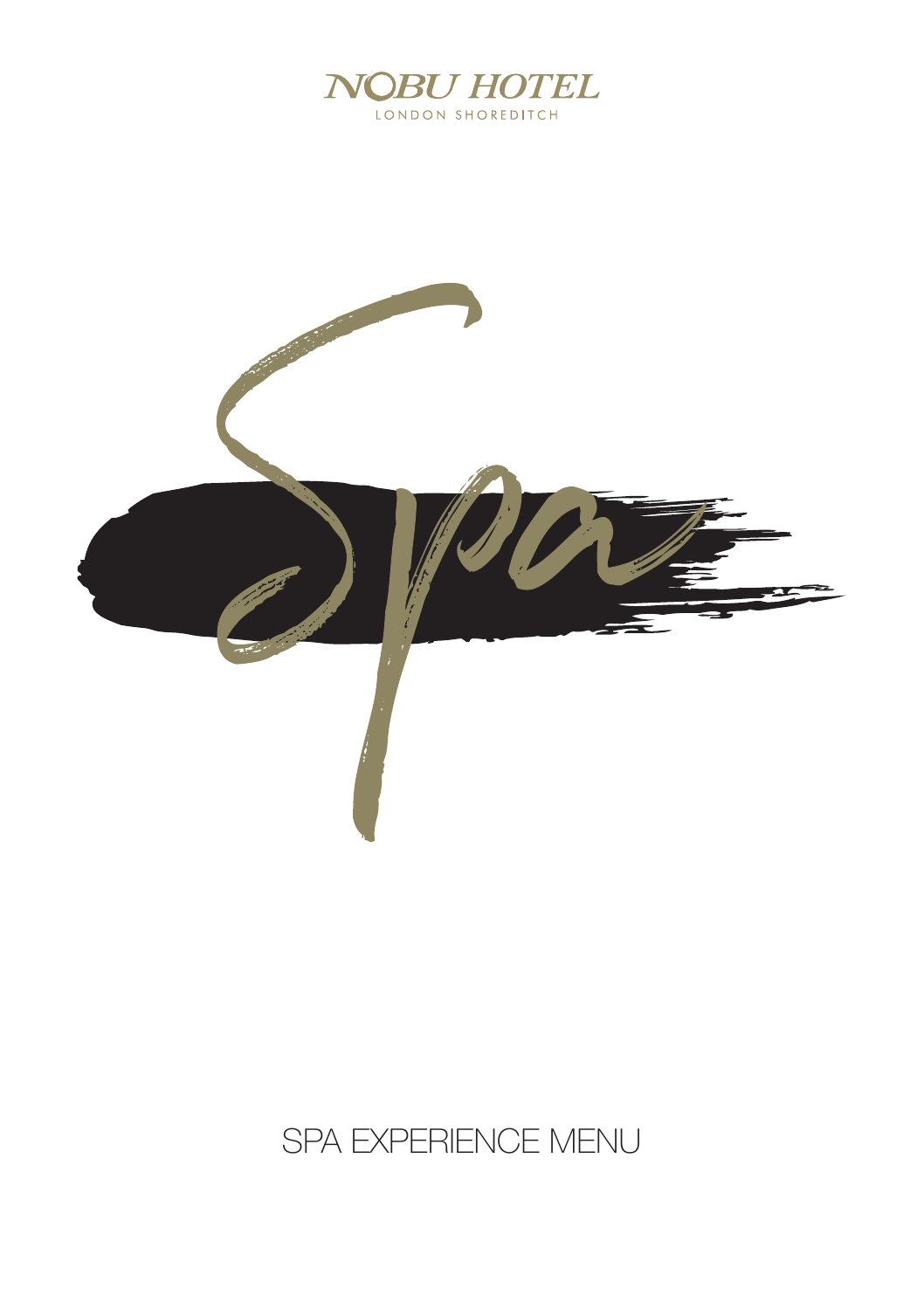# DIAMOND COCOON EXPERIENCE

#### LIBERATES · FORTIFIES · SHIELDS

Activate the full potential of your skin with this prebiotic, revitalizing, renewing treatment designed to counter the effects of modern pollution and stress: a detoxifying ritual that leaves your skin healthy, luminous and protected due to its enveloping massage techniques and its highly effective ingredients that purify, fortify and repair.

> Weekdays: 60 min £140 Weekends: 60 min £160

# CITRUS ESSENCE

REVITALIZES · STIMULATES · FIRMS

An antioxidant treatment that restores vitality to sun-damaged skin and helps minimize signs of premature aging. Vitamin C stimulates collagen production and renews skin firmness, while improving luminosity and hydration.

> Weekdays: 60 min £120 Weekends: 60 min £140



# OXYGEN O2 RELAX

#### PURIFIES · BRIGHTENS · BALANCES

This essential exfoliating and invigorating treatment reenergizes cellular function for visibly hydrated skin. The revitalizing power of pure oxygen cleanses and brightens a dulled complexion, restoring clarity and a healthy glow.

> Weekdays: 60 min £120 Weekends: 60 min £140

#### CARBOXI EXPRESS

EXFOLIATES · RENEWS · REGENERATES Using a combination of 5 AHAs, this triple exfoliating treatment will renew your skin and produce visible results in just 30 minutes. Enjoy its multifield benefits in record time.

> Weekdays: 30 min £75 Weekends: 30 min £95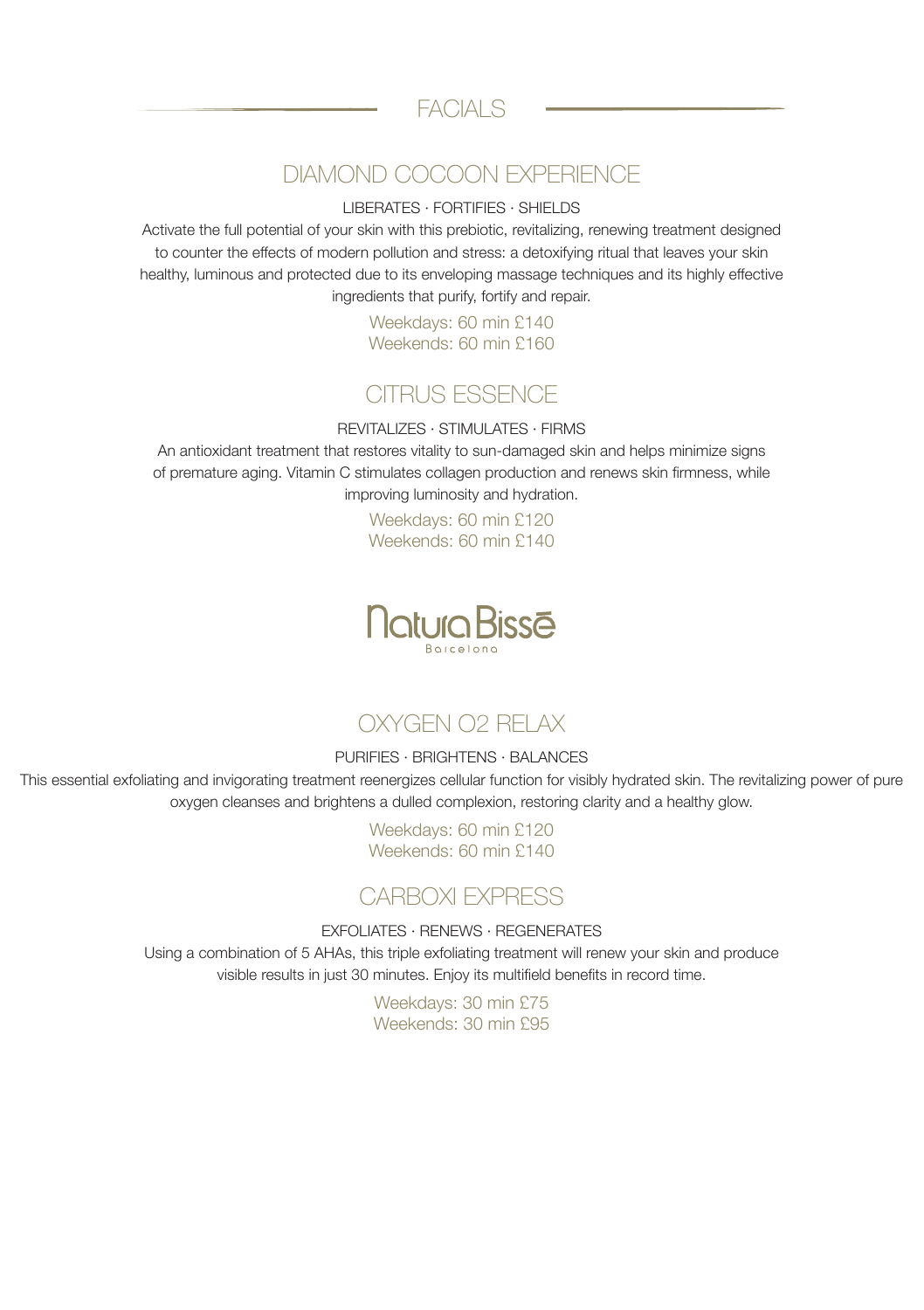# MASSAGE & BODY TREATMENTS

## FIVE ELEMENT AROMA MASSAGE

This aromatherapy massage blends customised essential oil infusions with warm steam towels, heated stones, and skilful therapeutic techniques to deliver the ultimate massage experience. Carefully chosen aromatherapy blends rejuvenate, energise, balance, detoxify or soothe.

> Weekdays: 60 min £120 | 90 min £160 Weekends: 60 min £130 | 90 min £170

# HO-I FAF AND ROSFMARY MUSCLE MELT

Combining stimulating essential oils with deep tissue massage therapy, this concentrated treatment will unravel tension in sore and tight muscles, relieve deep stress and tension. Incorporating hot stones and a warm steam towel to the back, neck and shoulders.

> Weekdays: 60 min £130 | 90 min £170 Weekends: 60 min £140 | 90 min £180

# elemental herbology

### THAI-QI FLOW MASSAGE

This therapeutic, warming and invigorating massage integrates Thai herbal compresses along with hands on massage, stretches and acupressure techniques to help balance the body and mind. Thai-Qi Flow massage helps to energise the body's flow of energy, aids the release of tight muscles and promotes a feeling of optimum wellbeing.

> Weekdays: 90 min £190 Weekends: 90 min £200

# PRE-NATAL WELL BEING MASSAGE

A massage developed specifically to address the body's needs during pregnancy, this treatment is the perfect remedy to ease an aching back, shift fluid retention, alleviate stretch marks and promote a state of calm and relaxation. The Pre-Natal massage is a must for any mother to be after their first trimester.

> Weekdays: 60 min £120 Weekends: 60 min £130

# BESPOKE FIVE ELEMENT BODY SCRUB

Reveal velvet soft skin with this bespoke aromatherapy exfoliation experience. Himalayan Mineral Salts are mixed with your chosen Five Element Oil to sweep away dry skin cells and application of hydrating body cream locks in moisture and deeply hydrates the skin.

> Weekdays: 45 min £65 Weekends: 45 min £75